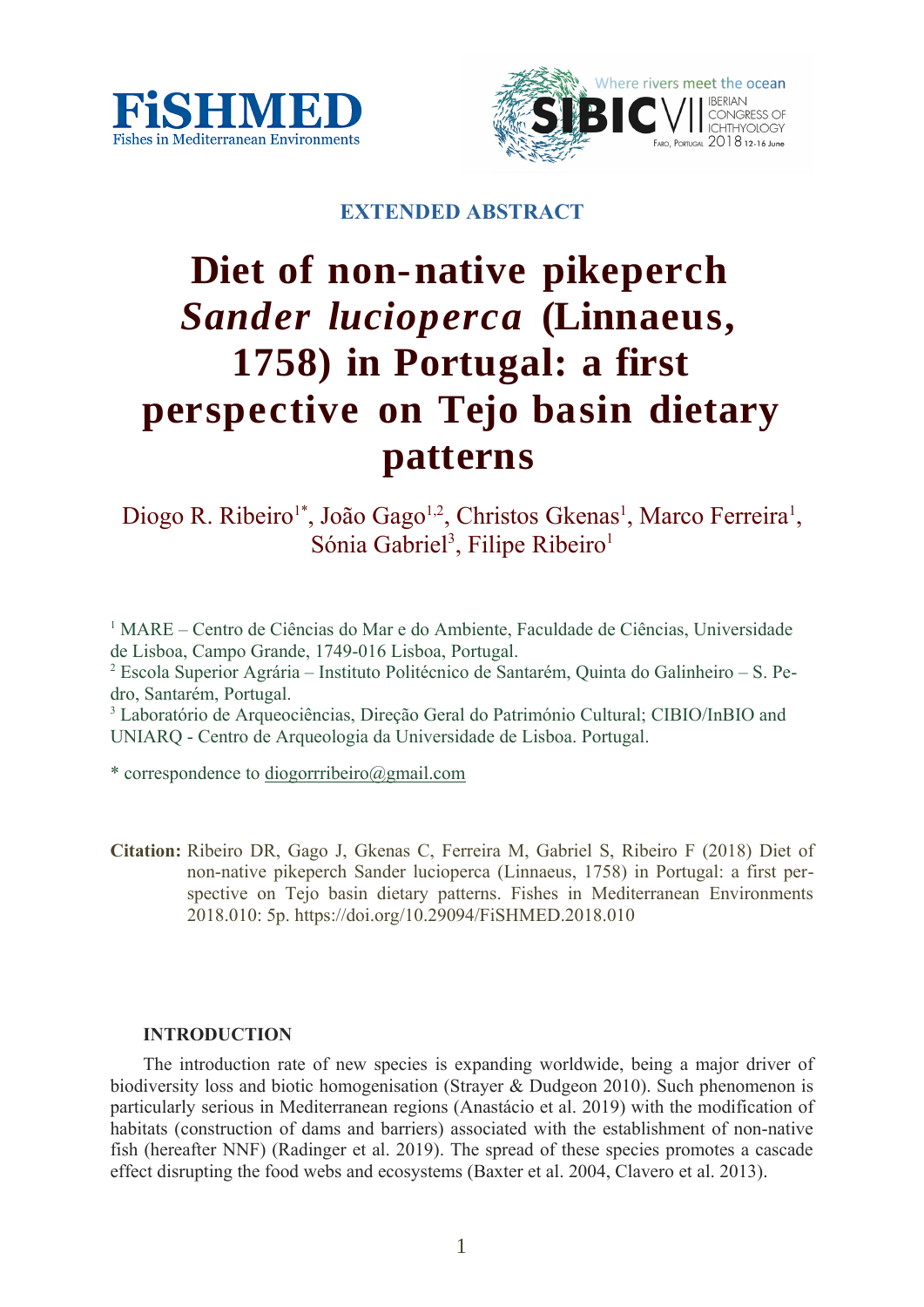Iberia is a bio-invasion hotspot for freshwater fish introductions containing nearly 30% of NNF relative to total number of present fish species (Leprieur et al. 2008, Leunda 2010). For instance, Portuguese freshwaters contain 20 NNF of a total of 64 fish species, and nearly half of these non-natives have arrived in the last 2 decades (1 new NNF/2 years) (Anastácio et al. 2019). Some of recent NNF are top predators with potential high impact to fish communities and aquatic food webs (Ribeiro & Leunda 2012).

The pikeperch (*Sander lucioperca*) arrived to mainland Portugal in 1997, being firstly reported in Ermal reservoir (Ave basin, NW Portugal) (Barros et al. 1998). In less than a decade, it was spread across mainland Portugal, reaching the Guadiana basin in 2005 (Ribeiro et al. 2009a, b). Only one study has addressed the pikeperch diet in Iberian freshwaters (Perez-Bote & Roso 2012), being important to evaluate its predation pressure in different habitats (lotic and lentic) within its invaded range. Here it is described the diet of pikeperch in Tejo basin and how the diet competition varies between different habitats.

#### **METHODS**

Pikeperch specimens were captured at three populations of Tejo river basin, two in lentic systems: Castelo de Bode and Belver reservoirs; and one in the main stem of the Tejo river. The fishes where supplied by professional fishermen using gillnets for the study. In the laboratory, individuals were measured for standard length (SL  $\pm$  1 mm), and weighted ( $\pm$  0.01 g).

Stomach contents were identified to the lowest taxon possible, using the bones and hard parts such as otoliths, scales, cleithra, pharyngeal teeth and counted. Preys were grouped in the following categories: Native fish ("*Atherina boyeri*", "*Luciobarbus* spp.", "*Platichthys flesus*", "(*Pseudochondrostoma polylepis*", "*Squalius* spp."); Non-native Fish ("*Alburnus alburnus*", "Carp group" - composed by *Carassius* spp. and *Cyprinus carpio*, "*Gambusia holbrooki*", "*Lepomis gibbosus*", "*Micropterus salmoides*", "*Sander lucioperca*") and Others (Decapods, "*Procambarus clarkii*", and "*Atyaephyra desmarestii*", "Insecta" and "Nonidentified fish").

The diet was assessed using the prey numerical abundance (%NA) based on the total number of preys in each sample (Hyslop 1980). Total prey richness was calculated in each population, to assess its feeding behaviour.

#### **RESULTS**

Altogether, 86 pikeperch stomachs were examined (range from 7.7 to 60.9 cm SL), of which 26.7% (n=23) were empty, yielding a total of 117 prey items. Analysis of stomach contents identified 15 prey categories belonging to three main groups Fish, Decapods and Insects.

The diet of pikeperch was mainly composed by fish and decapods with some variation in animal prey use between populations (Figure 1). The non-native cyprinid (A. alburnus) was the only prey item present in all the three populations being an important dietary component, particularly in the two lentic populations.

In lotic Tejo, the most consumed prey was the freshwater shrimp A. desmarestii (51.2%) followed by the native fish A. boyeri (17.1%) and other cyprinids: carp group, A. alburnus (7.3% each). In the Belver reservoir the non-native cyprinid A. alburnus was the prevalent preys followed by the freshwater shrimp, both accounting for (71.4%) and (21.4%) of total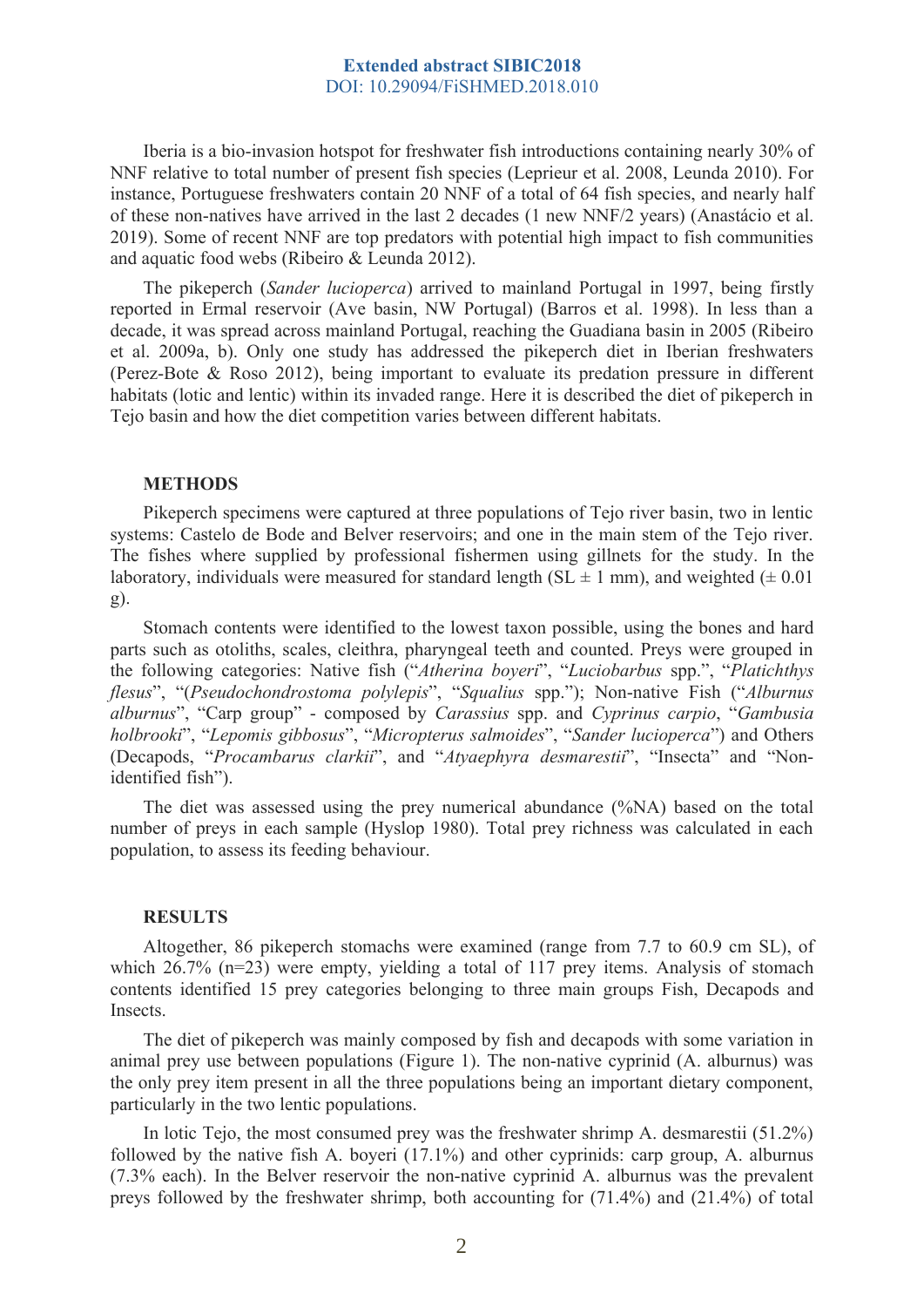prey, respectively. The non-native crayfish P. clarkii was the main prey (29.4%) of pikeperch collected in Castelo de Bode reservoir. Fish preys such as A. alburnus 20.6% and the centrarchids L. gibbosus and M. salmoides (combined 32.4%), constituted secondary preys.

The total number of preys eaten in each population ranged between 4 in Belver reservoir and 9 preys in the two remainder populations. However, the Lotic Tejo population of pikeperch presented higher fish prey diversity, with 8 fish species, while Castelo de Bode reservoir pikeperch population had 5 different species.



## **Numerical Abundance (NA)**

**FIGURE 1**. Variation of the numerical abundance (NA, %) of food items found in the stomachs of *Sander lucioperca* in the Tejo lotic, Belver and Castelo de Bode reservoirs.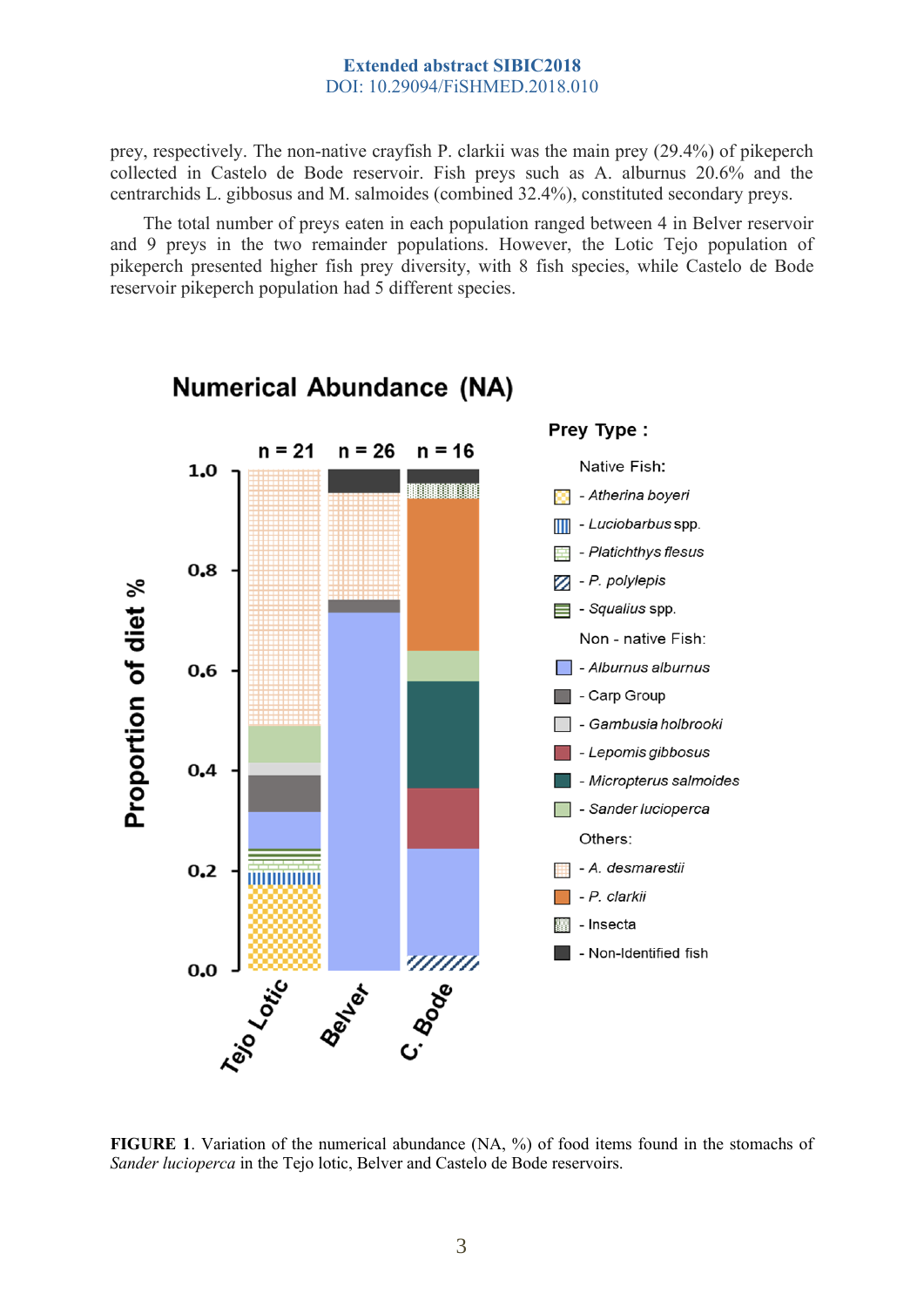#### **DISCUSSION**

Pikeperch exhibited diet variation with staple prey varying across habitats. These variations in diet reflected changes in the use of main prey such as *A. desmarestii*, *P. clarkii* and *A. boyeri* and can be associated with local prey availability. Nevertheless, dietary patterns denoted an opportunistic ability to use locally abundant preys in each habitat, indicating the ability to utilize the most available food resources.

Fish prey richness seems to be higher in the lotic system with eight different categories (four native). In the lentic systems, prey diversity was considerably lower, mostly constituted by non-native species (*A. alburnus*, *P. clarkii* and centrarchids). Perez-Bote & Roso (2012) observed high level of cannibalism ( $\approx$ 50%) in Alcantâra reservoir (Tejo river), while in the current study pikeperch seemed to be occasionally cannibalistic (<15%). The potential impact on native fish communities appears to be higher in lotic system of the lower Tejo. In fact, this system has higher diversity of fish fauna than in the studied lentic systems, with some species being endemic to this region (Veríssimo et al. 2018).

Other studies on the diet of pikeperch, using Stable Isotopes Analysis (SIA), shown a higher trophic position in both ecosystems (lentic and lotic), even when compared with other predators such as pike (*Esox lucius*), or European catfish (*Silurus glanis*) (Kopp et al. 2009). The use of SIA in diet studies have shown to be more sensitive and robust when compared with Stomach Content Analysis (SCA), presenting a broader assessment on the impacts of invasive species through their trophic position. However, a combined SIA and SCA of pikeperch diet may give an, detailed and comprehensive, view of the prey species most consumed by pikeperch, better assessing the predation impact that may exert on the native fish communities (Nolan & Britton 2018).

This first perspective about pikeperch diet in Portugal, presents a broad view of the feeding traits of this non-native predator within different types of habitats. It is extremely important to deepen our knowledge about these newly predatory fish, particularly during early invasion stages when its dietary preferences exert higher impact on native fishes (Ribeiro & Leunda 2012).

#### **CITED REFERENCES**

- Anastácio, P. M., Ribeiro, F., Capinha, C., Banha, F., Gama, M., Filipe, A. F., Rebelo, R. & Sousa, R. (2019). Non-native freshwater fauna in Portugal: A review. Science of The Total Environment, 650, 1923-1934.
- Barros, J. S., Cunha, M. J., Lino, M., Vieira, N., & Valente, A. C. N. (2000). Evaluation of the water quality and biotic communities of two Portuguese reservoirs (Alto Lindoso and Ermal) and their relationship with recreational fishing. Internationale Vereinigung für theoretische und angewandte Limnologie: Verhandlungen, 27(5), 2693-2698.
- Baxter, C. V., Fausch, K. D., Murakami, M., & Chapman, P. L. (2004). Fish invasion restructures stream and forest food webs by interrupting reciprocal prey subsidies. Ecology, 85(10), 2656-2663.
- Clavero, M., Hermoso, V., Aparicio, E., & Godinho, F. N. (2013). Biodiversity in heavily modified waterbodies: native and introduced fish in Iberian reservoirs. Freshwater Biology, 58(6), 1190-1201.
- Hyslop, E. J. (1980). Stomach contents analysis —a review of methods and their application. Journal of fish biology, 17(4), 411-429.